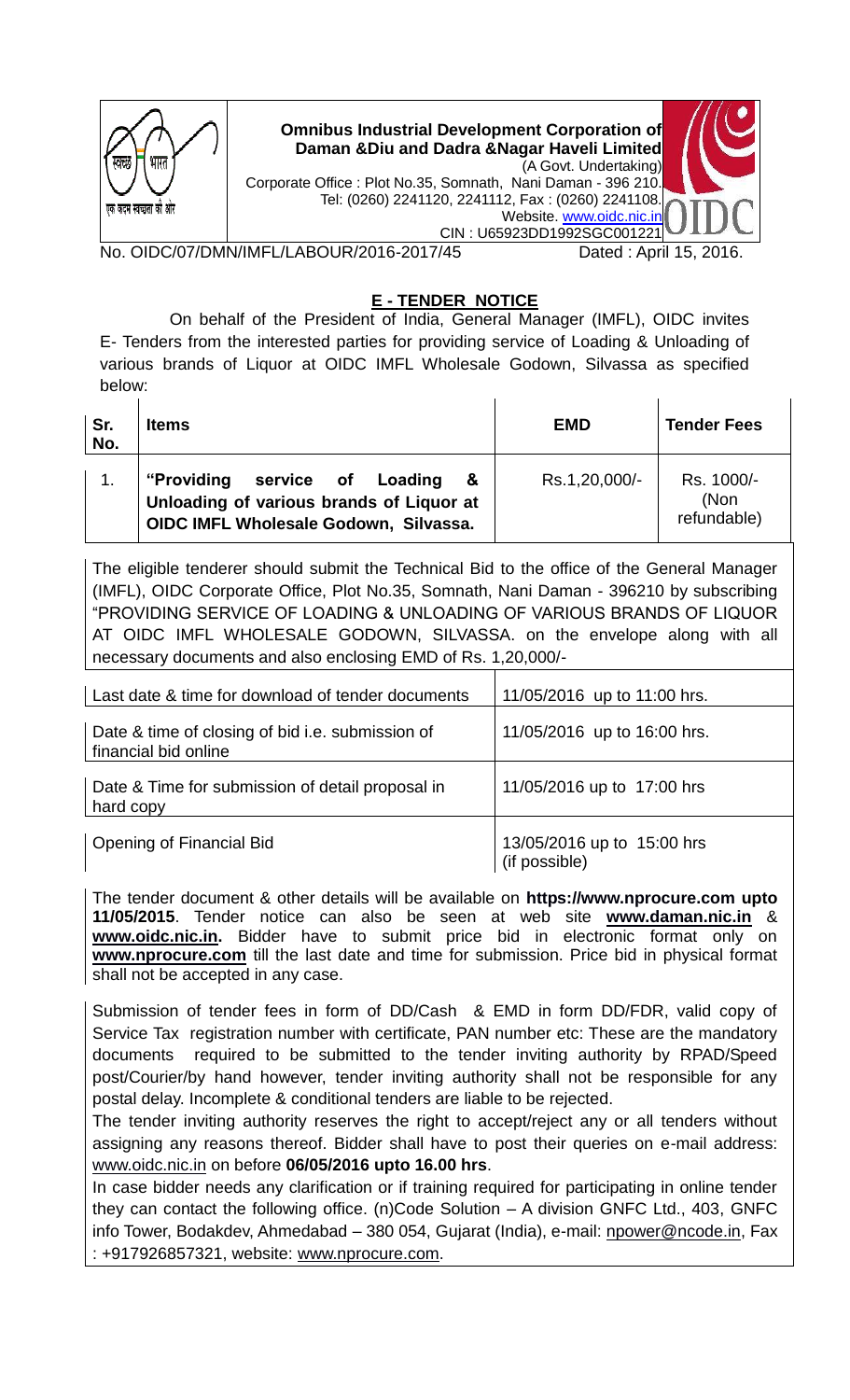

**Omnibus Industrial Development Corporation of Daman &Diu and Dadra &Nagar Haveli Limited** (A Govt. Undertaking) Corporate Office : Plot No.35, Somnath, Nani Daman - 396 210. Tel: (0260) 2241120, 2241112, Fax : (0260) 2241108. Website. [www.oidc.nic.in](http://www.oidc.nic.in/) CIN : U65923DD1992SGC001221



No. OIDC/07/DMN/IMFL/LABOUR/2016-2017/45 Dated: April 15, 2016.

## **TERMS & CONDITIONS FOR PROVIDING SERVICE OF LOADING & UNLOADING OF VARIOUS BRANDS OF LIQUOR AT OIDC IMFL WHOLESALE GODOWN, SILVASSA FOR THE YEAR 2015-2016.**

On behalf of the President of India, General Manager (IMFL), OIDC invites E- Tenders from the interested parties for "Providing Service of Loading & Unloading of various brands of Liquor at OIDC IMFL Wholesale Godown, Silvassa" per **Schedule – B** attached with the following conditions:

## **1. CHECK OFF LIST:**

**I.** All the bidders are kindly requested to go through the tender document very carefully and understand all the clauses before submission of the tender. You are kindly requested for following:

**a)** All proposals/bids/offers shall be numbered, signed & stamped on Each Page by the duly "Authorized Signatory" of the Bidder.

**(b)** Provide complete details of the bankers with MICR and IFSC/NEFT/RTGS details and copy of income tax PAN card, Copy of Service Tax Registration.

**(c)** Give your complete details & contact number for ease of communication.

**II. Following is the List of documents, which you are kindly, requested to attach in the hard copy envelop.** 

| Sr. No.        | Document Required / Important things to Yes<br>ensure                                                                       | <b>No</b> |
|----------------|-----------------------------------------------------------------------------------------------------------------------------|-----------|
| 1              | Audited balance sheet of last three financial<br>year i.e. 2012 - 2013, 2013 - 2014 & 2014 –<br>2015                        |           |
| 2              | Details of pending cases/disputes/claims with<br>arbitration courts/consumer forums etc.                                    |           |
| 3              | Proposal/bid/offer shall be numbered, signed &<br>stamped on Each Page by the duly 'Authorized<br>Signatory' of the Bidder. |           |
| 4              | Copy of registration with Service<br>Tax<br>Department.                                                                     |           |
| 5              | Copy of License obtained from concerned<br>Labour Department.                                                               |           |
| 6              | Client list where the service provider providing<br>service of last 3 years.                                                |           |
| $\overline{7}$ | List of manpower                                                                                                            |           |
| 8              | Proof of office in Silvassa or nearby area                                                                                  |           |
| 9              | Copy of registration certificate of Provident<br>Fund.                                                                      |           |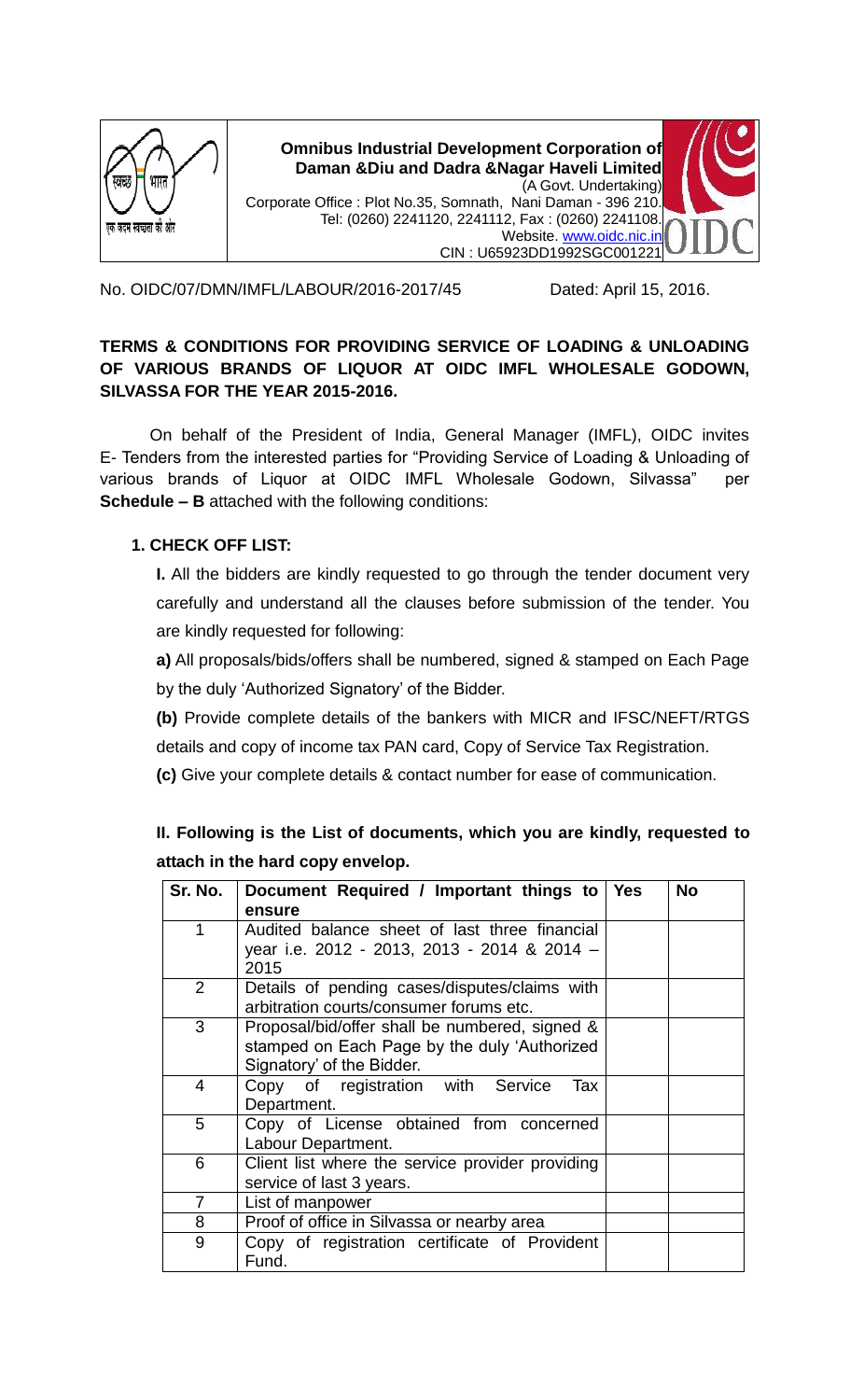- **1.** The Tender documents & other details will be available on **[https://www.nprocure.com](https://www.nprocure.com/)** upto **11/05/2016**. Tender notice can also be seen at web site **[www.daman.nic.in](http://www.daman.nic.in/)** & **[www.oidc.nic.in](http://www.oidc.nic.in/)**.
- **2.** Hard copy of the tender documents should be in a sealed envelope subscribed as ""**Providing service of Loading & Unloading of various brands of Liquor at OIDC IMFL Wholesale Godown, Silvassa"** and addressed to the Office of the General Manager (IMFL), OIDC, Corporate Office, Plot No. 35, Somnath, Nani Daman, Daman – 396 220.
- **3.** The tender should be neatly typed only on letter head, carry the name of service provider / agency and the signature of the tenderer. No overwriting, correction or erasing will be considered.
- **4.** The hard copy of Technical Bid will be received upto 17.00 hrs. on **11/05/2016** in the office of the General Manager (IMFL), OIDC Corporate Office, Plot No. 35, Somnath, Nani Daman. The Financial bid of the tender will be opened at 15.00 hrs. on **13/05/2016** if possible.
- **5.** The Earnest Money Deposit (EMD) of **Rs. 1,20,000/-** is payable in form of FDR/Demand Draft issued by the Scheduled Bank in favour of OIDC Ltd., Daman. Tender received without EMD will be treated as invalid. No interest will be paid on the amount of the security deposit money.
- **6.** In case of successful bidder, who decline to accept the contract order, the EMD will be forfeited and the concerned agency will be blacklisted.
- **7.** The amount of EMD paid by the tenderer(s) whose tenders are not accepted will be refunded to them within 15 days.
- **8.** The successful bidder should furnish a security bond equivalent to 5% of the Tender value which will be forfeited in case the supply of manpower is delayed beyond the stipulated period.
- **9.** The service provider / agency should be Income Tax Payee for a minimum period of 3 years.
- **10.**Minimum Eligibility Criteria:
	- The service provider / agency should be registered with Service Tax Department.
	- The service provider / agency should have an office in Silvassa or nearby area of the territory.
	- The service provider / agency should be in this business for at least 3 years.
- **11.**Late/vague/conditional/incomplete tender in any respect, tender by Fax will be summarily rejected. More than one tenders submitted by any firm on self-name or as associate of any other firm will lead to rejection of all tenders of that firm.
- **12.**Bidder shall have to submit the name of Bank, Name of branch with the address, A/c No. and MICR No.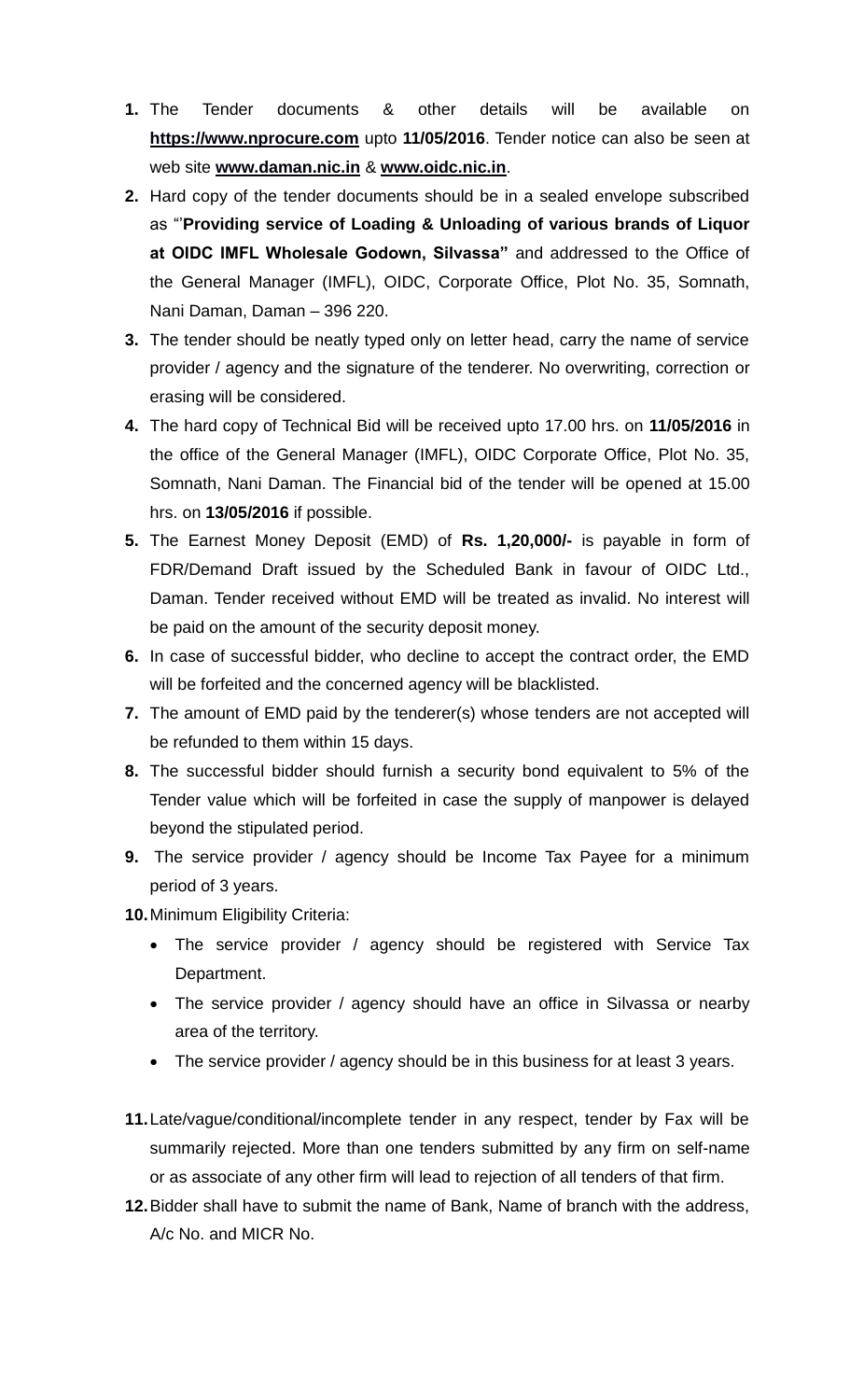- **13.**The period of contract will initially be for a One Year which may be further extended as per requirement of the OIDC.
- **14.**The service provider / agency shall provide the required number of manpower within a period of one week from the date of the contract.
- **15.**The employees of the service provider / agency should be in the age group of 21 to 60 years.
- **16.**The service provider / agency shall ensure deployment of suitable people with proper background after investigation by the local Police, collecting proofs of identity like driving license, bank account details, previous work experience, proof of residence and recent photograph and withdraw such employees who are not found suitable by the OIDC for any reasons immediately on receipt of such a request.
- **17.**The service provider / agency should ensure that the employees given the task of loading / unloading at OIDC wholesale are physically and medically fit and are certified for good health.
- **18.**The persons/employees should be well trained and experienced in loading unloading work.
- **19.**The service provider / agency have to provide the Photo Identity Cards to the persons employed by him/her for carrying out the work. These cards are to be constantly displayed and their loss reported immediately.
- **20.**The service provider / agency"s personnel working should be polite, cordial, positive and efficient, while handling the assigned work and their actions shall promote good will and enhance the image of OIDC. The service provider / agency shall be responsible for any act of indiscipline on the part of persons deployed by him.
- **21.**The service provider / agency shall replace immediately any of its personnel, if they are unacceptable to the office because of security risk, incompetence, conflict of interest and breach of confidentiality or improper conduct upon receiving written notice from this office.
- **22.**The service provider / agency should have provident fund registration for its employees fund and also service tax registration.
- **23.**The service provider / agency shall ensure proper conduct of his person in OIDC"s premises and enforce prohibition of consumption of alcoholic drinks, paan, guthka, smoking, loitering without work.
- **24.**OIDC shall not be liable for any loss, damage, theft, burglary or robbery of any personal belongings, equipment or vehicles of the personnel of the service provider / agency.
- **25.**The service provider / agency shall not assign, transfer, pledge, or sub contract the performance of service without the prior written consent of this office.
- **26.**The service provider / agency"s person shall not claim any benefit / compensation / absorption / regularization of services with OIDC under the provision of Industrial Disputes Act, 1947 or Contract Labor (Regulation &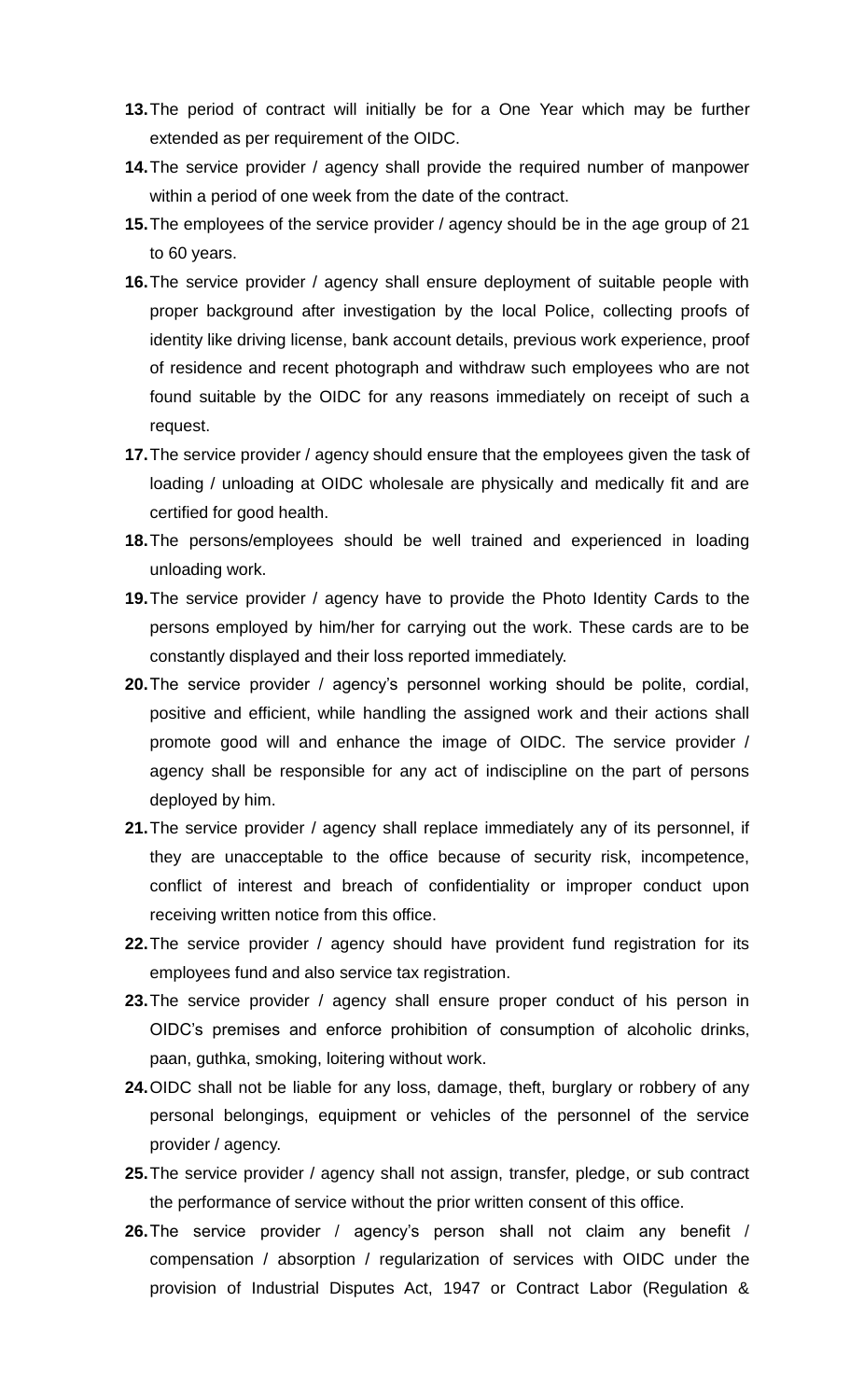Abolition) Act, 1970. Undertaking from the person to this effect will be required to be submitted by the service provider / agency to the OIDC.

- **27.**The agency should be registered with the concerned Govt. Authorities and a copy of the registration may be submitted.
- **28.**The service provider / agency should observe and conform to all laws, rules, regulations and bye-laws of the local authority concerned and comply with all statutory regulations specially relating to Employees Provident Fund and other laws in any way relating to service of loading / unloading work/service provider / agency.
- **29.**The service provider / agency should be a licensee as a labour contractor with the Labour Commissioner in UTs or any neighboring state i.e. Gujarat or Maharashtra.
- **30.**The service provider / agency shall engage the necessary persons as required by OIDC from time to time. The said person engaged by the service provider / agency shall be employee of the service provider / agency and it shall be the duty of the service provider / agency to pay their salary every month. The service provider / agency persons shall not claim any benefit from OIDC.
- **31.**The transportation, food, medical and other statutory requirement under various Acts/Govts. Regulations in respect of each personnel of the service provider / agency will be the responsibility of the service provider / agency.
- **32.**The service provider / agency should comply at all times with all statutory and other requirements for ensuring the health, safety and welfare of the persons deployed in their services.
- **33.**The service provider / agency shall be contactable at all times and message sent by e-mail, Fax, special messenger from OIDC to the service provider / agency shall be acknowledged immediately on receipt on the same day failing which will attract levy of penalty equal to @ Rs. 1000/- per day.
- **34.**The service provider / agency should pay all existing and further taxes, rates, cess, charges, assessments, outgoing and impositions of every description for the time being payable in respect of their agency.
- **35.**The service provider / agency should pay all local and other taxes, rates and other levies in respect of their agency to the Govt. or any local authority.
- **36.**Working hours of the OIDC, Wholesale depot would be 12.00 noon to 8.00 p.m. including half an hour lunch break or such time as decided by management from time to time.
- **37.** The service provider / agency will submit the bill in triplicate in the 1<sup>st</sup> week of the each month. The payment will be released by OIDC by 3<sup>rd</sup> week of each month.
- **38.**Payment to the service provider / agency would be strictly on certification by the officer with whom he is attached that his services were satisfactory.
- **39.**On receipt of goods, unloading of the goods at depot shall be the responsibility of the supplier / manufacturer and unloading charges shall be borne by him.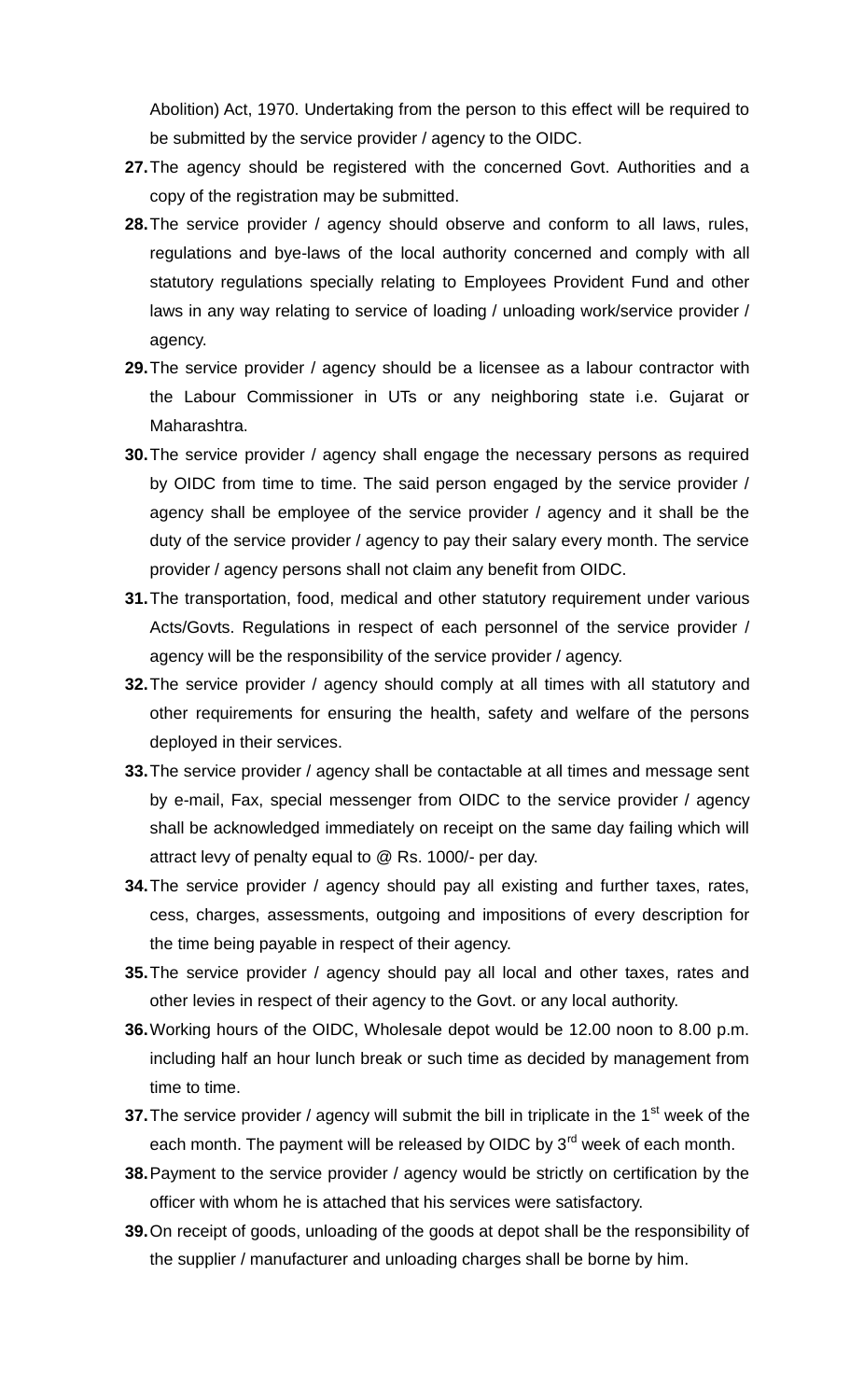**40.**The service provider / agency has to quote rates in electronic format only on **[www.nprocure.com](http://www.nprocure.com/)** till the last date and time for submission. Price bid in physical format shall not be accepted in any case:

| Sr. No. | <b>Particular</b>       | Rate per case |
|---------|-------------------------|---------------|
| በ1      | Unloading               |               |
| 02      | Loading                 |               |
|         | Total (Inclusive all) : |               |

- **41.**The service provider / agency shall provide a substitute well in advance if there is any probability of the person leaving the job due to his/her own personal reasons. The payment in respect of the overlapping period of the substitute shall be the responsibility of the service provider / agency.
- **42.**The service provider / agency to whom the contract is awarded, shall be responsible for any breakage/damage to goods during the time of handling/loading/unloading and in such case the amount of damage shall be recovered from the security deposit of the service provider / agency.
- **43.**The rate(s) quoted should be at Silvassa IMFL wholesale godown.
- **44.**The rate(s) should be quoted only for providing services of loading, unloading of liquor material for OIDC"s wholesale godown at Silvassa.
- **45.**The General Manager (IMFL) will be at liberty to accept the tender for whole or the part thereof at the rates submitted by the bidder or at reduced rate during the negotiations if any.
- **46.**OIDC reserves the right to cancel the contract at any stage without assigning any reason. The contract may be terminated by either party by giving one month"s notice.
- **47.**In the matter of any disputes, between the parties regarding terms and conditions of the contract and execution thereof, the matter shall be referred to Arbitrator(s) as may be decided by OIDC. The service provider / agency shall not question the decision of the Arbitrator(s) on the ground that the Arbitrator(s) is/are Govt. Servants. The decision of the Arbitrator(s) shall be final and binding on the parties.
- **48.**The service provider / agency shall comply with all the govt. laws, rules and regulations and non-compliance of any of it will be at his own risk and cost.
- **49.**The service provider / agency will produce Income Tax Clearance before signing of the agreement.
- **50.**It is made clear that no interest is payable on the amount of security deposit or any other amount withheld or lying with OIDC in any form under the contract.
- **51.**The agreement shall be executed within one week of the acceptance of the tender or the extended period, as the case may be failing which the contract shall be liable to be rescinded. In such case the Earnest Money Deposit of the tenderer shall stand forfeited.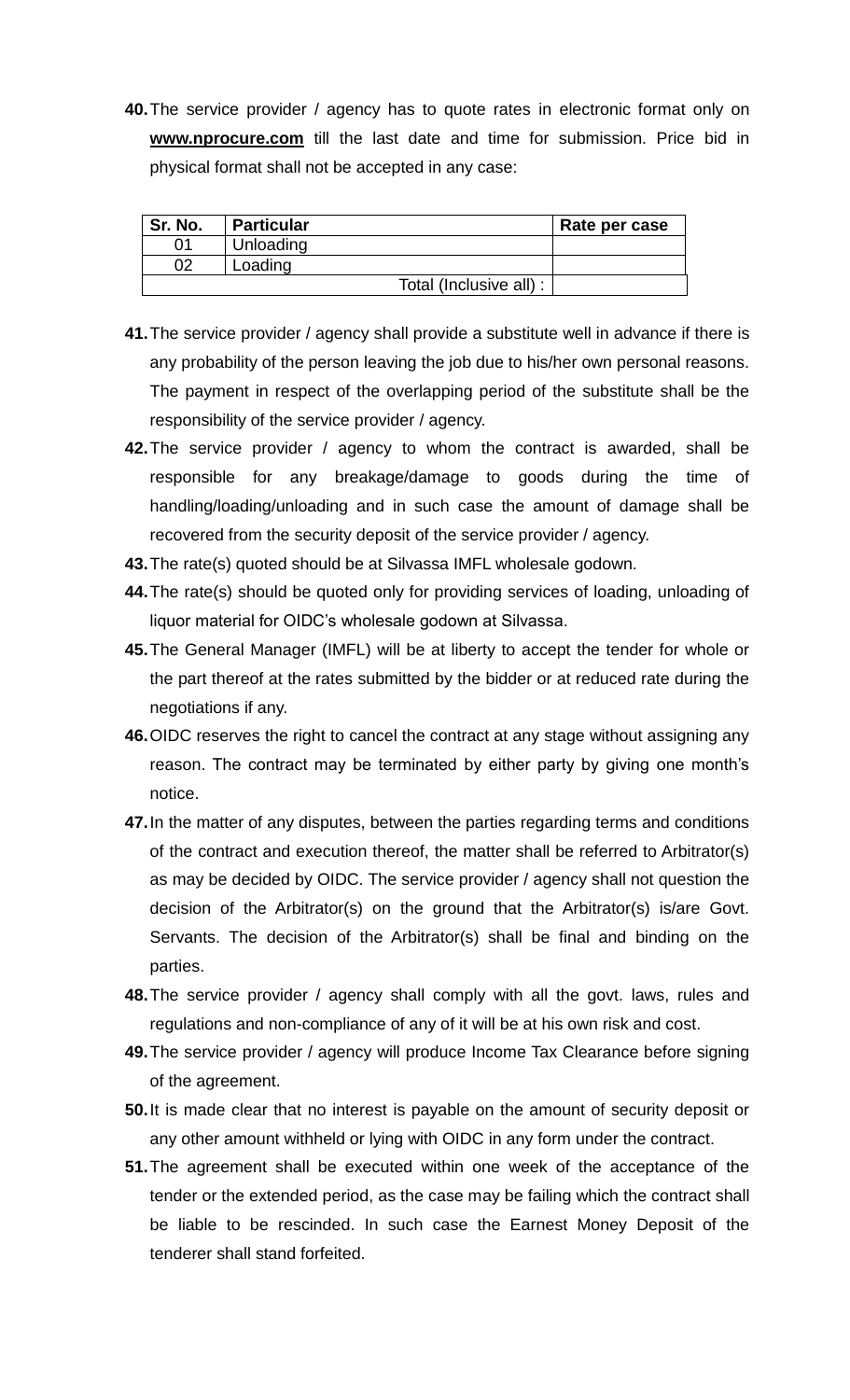- **52.**The service provider / agency shall agree and undertake to make good any loss or damage caused to the premises, goods, equipments and property by his representatives or employees while rendering the said services.
- **53.**There shall be provided and maintained by the service provider/agency so as to be readily accessible during all working hours a first aid box equipped with the prescribed contents at every place where contract is employed by the service provider.
- **54.**The service provider / agency will be responsible for any damage or loss caused to OIDC due to negligence in loading, unloading or transport of goods in transit from the place of loading to the place of unloading or non-performance of duty. Such loss will be reimbursed by the service provider / agency or OIDC will be at liberty to recover the same from the dues payable to the service provider / agency should that sum also be not sufficient over the full amount recoverable the service provider shall remit to OIDC on demand the remaining balance due. In case the service provider fails to pay the remaining balance within a reasonable period of six months, OIDC will have right to recover the amount by any legal means.

 Sd/- General Manager (IMFL)

THE ABOVE CONDITIONS ARE ACCEPTED AND ARE BINDING TO ME/US.

Signature of service provider / agency Date & Rubber Stamp.

NOTE: **Please return original copy of these conditions duly signed along with your tender / quotations.**